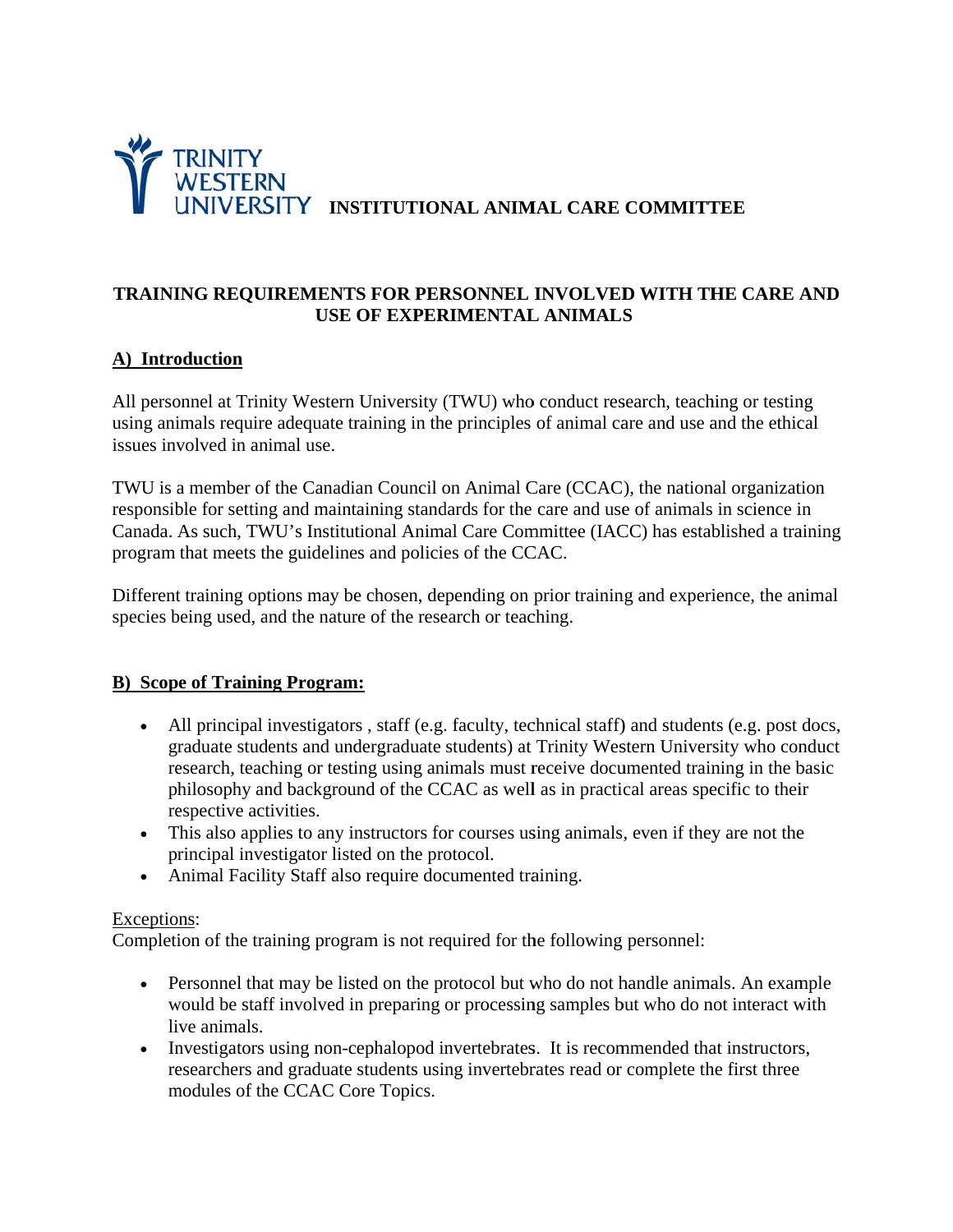• Individuals who have received documented training at another CCAC recognized institution and which is recognized by the IACC as an acceptable form of training. Professional experience and/or demonstrated competence may also be acceptable as determined by the IACC Chair, Coordinator and Veterinarian.

# **C) Overview of the Training Program:**

The training program consists of various online theoretical courses as well as practical courses to reflect the range of training requirements. These courses cover the ethics of animal use as well as basic husbandry concerns and research issues for a variety of animal models used in research, teaching and testing.

Content is based on the material outlined in the CCAC Recommended Syllabus for an Institutional Animal User Training Program and the CCAC Guidelines on "Institutional Animal User Training".

A short exam must be written after each theoretical training session to demonstrate understanding of the content. Successful completion of the exams is defined as the minimum acceptable training. Individuals who plan to conduct practical activities with animals (whether these involve wildlife, aquatics or laboratory animals) are required to take further practical training sessions as needed to demonstrate competence.

All courses should be completed prior to commencing animal based research and teaching at TWU.

There is no charge for these courses.

Consult with the IACC Coordinator (kehler@twu.ca) to determine which sessions are mandatory.

### **D) Theoretical Training Courses Offered:**

# **1) Introduction to the Ethical Care and Use of Laboratory Animals**

- a) Mandatory for:
	- i. All individuals using animals for research, teaching or testing
	- ii. Students in courses involving observations or interactions with animals
- iii. Principal Investigators/Instructors on Animal Use Protocols where all animal work is carried out by Animal Care Staff.
- iv. Animal Care Staff
- v. Institutional Animal Care Committee members
- b) Course consists of the CCAC Core Topics for an Institutional Animal User Training Program, Modules 1-4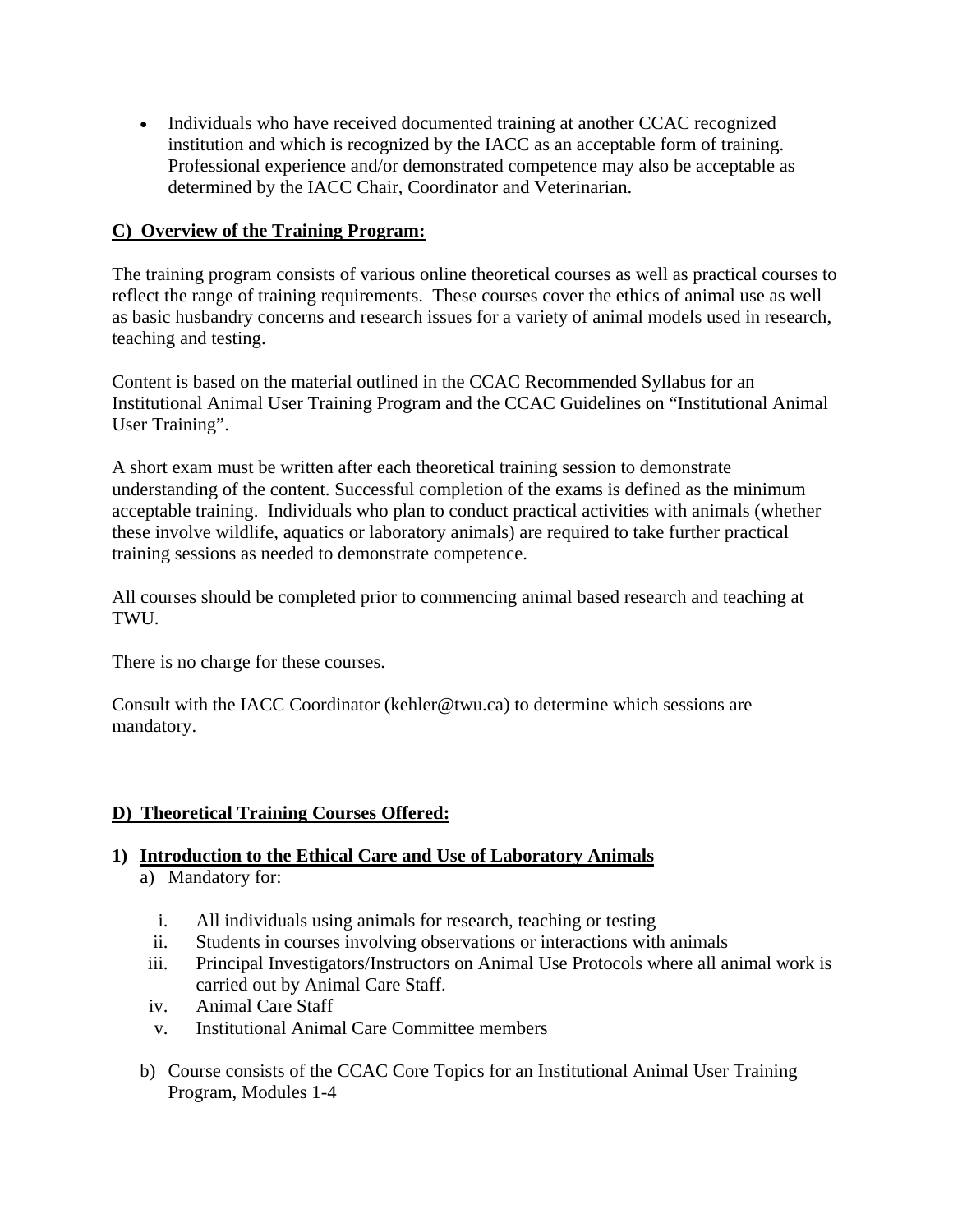- i. Guidelines, Legislation, and Regulations
- ii. Ethics in Animal Experimentation
- iii. The Three Rs of Humane Animal Experimentation
- iv. Occupational Health and Safety

### **2) Introduction to the Care and Use of Laboratory and Companion Animals**

- a) Mandatory for all animal users involved in research, teaching or testing on laboratory or companion animals
- b) Course consists of the CCAC "Core Topics for an Institutional Animal User Training Program", Modules 1-12
	- i. Guidelines, Legislation, and Regulations
	- ii. Ethics in Animal Experimentation
- iii. The Three Rs of Humane Animal Experimentation
- iv. Occupational Health and Safety
- v. Research Issues
- vi. Basic Animal Care
- vii. Environmental Enrichment
- viii. Basic Diseases and the Animal Facility
- ix. Pain, Distress and Endpoints
- x. Analgesia
- xi. Anesthesia
- xii. Euthanasia of Experimental Animals

### **3) Introduction to the Care and Use of Birds**

- a) Mandatory for all animal users involved in research, teaching or testing on birds, either in the laboratory setting or in the field
- b) Course consists of the:
	- i. CCAC Modules 1-4
	- ii. CCAC Module 13: Migratory Birds in Research
- c) More invasive procedures such as anesthesia and surgery require CCAC Modules 4-12 and additional practical training.

# **4) Introduction to the Care and Use of Wildlife**

- a) Mandatory for all animal users involved in research, teaching or testing on wildlife species
- b) Course consists of the: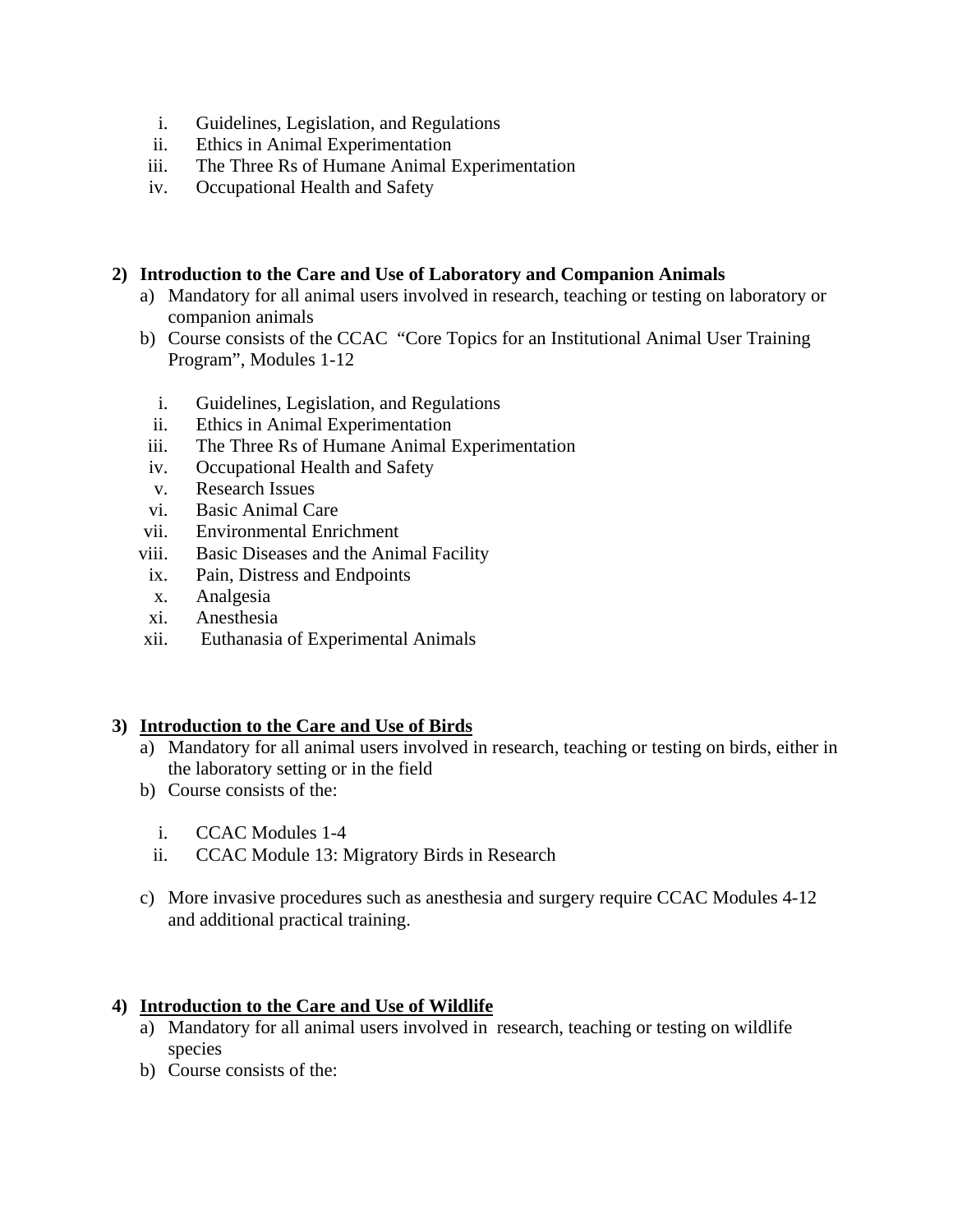- i. CCAC Modules 1-4
- ii. CCAC Guidelines on "The Care and Use of Wildlife" and associated additional documents
- c) More invasive procedures such as anesthesia and surgery require CCAC Modules 4-12 and additional practical training.

### **5) Introduction to the Care and Use of Fish**

- a) Mandatory for all animal users involved in research, teaching or testing on fish
- b) Course consists of the:
	- i. CCAC Modules 1-4
	- ii. CCAC Guidelines on "The Care and Use of Fish in Research, Teaching and Testing" and associated additional documents
- c) More invasive procedures such as anesthesia and surgery require CCAC Modules 4-12 and additional practical training.

### **6) Introduction to the Care and Use of Farm Animal Species**

- a) Mandatory for all animal users involved in research, teaching or testing on farm animal species
- b) Course consists of the:
	- i. CCAC Modules 1-4
- ii. CCAC Module 14: The Ethical Use and Care of Farm Animals in Science
- iii. CCAC Guidelines on "The Care and Use of Farm Animals in Research, Teaching and Testing" and associated additional documents
- c) More invasive procedures such as anesthesia and surgery require CCAC Modules 4-12 and additional practical training

### **7) Resource Materials (as required)**

The IACC reserves the right to ask animal users to study additional resource material beyond the courses listed above. This material typically will be more species or procedure specific information relating to the animal user's area of research, teaching or testing.

### **E) Practical Training Sessions Offered**